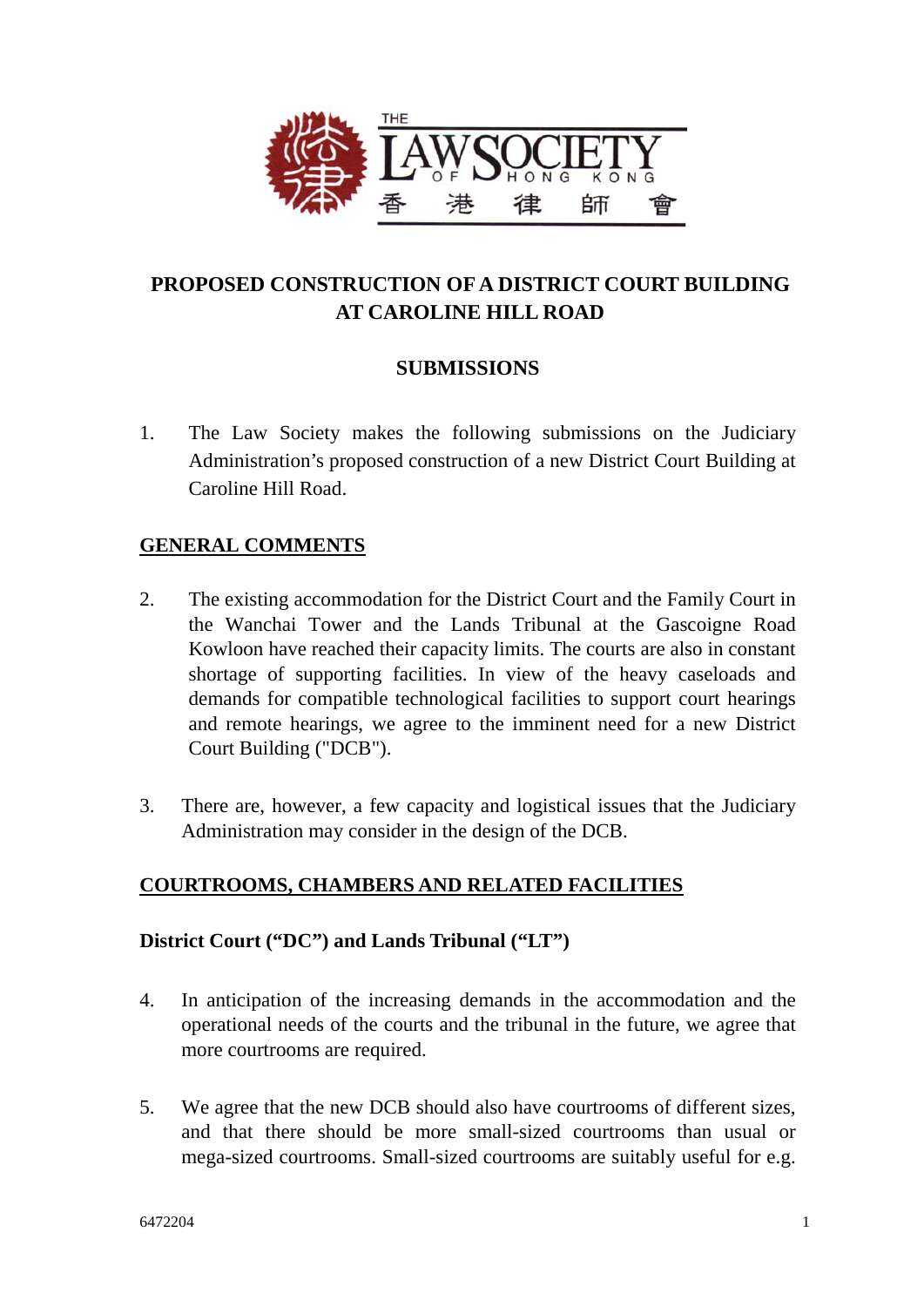interlocutory hearings – as those should be disposed of relatively swiftly. That helps save space for more courtrooms or other purposes.

- 6. We ask that there should be sufficient interview rooms in the new DCB for criminal practitioners to see their clients in detention cells.
- <span id="page-1-0"></span>7. We envisage that more virtual civil interlocutory proceedings will take place in the future, either through telephone or video-conferencing facilities. As such, the new DCB shall be designed and housed with the requisite technology to meet the above demands. We also suggest that the number of courtrooms with technological facilities should be increased. This could accommodate the needs for expansion of capacity for remote hearings in the future.
- 8. We appreciate that efforts are made to provide for video conferencing rooms for litigants and legal representatives, and we ask that sufficient video conferencing rooms to be provided.
- 9. We also suggest that facilities which support video legal visits (i.e., video conferencing with persons in custody) be made available at the new DCB. Similar facilities have already been put in place in the High Court. Provision of the same in the new DCB will help save transportation time and costs of practitioners for legal visits at the new DCB. That would also facilitate communication of persons in custody with their legal representatives e.g. taking of instructions therefrom. In this regard, the Judiciary Administration may wish to consult the Correctional Services Department in the design and the provision of any remote official visit systems for legal visits.
- 10. We consider that a sufficient number of dispute resolution rooms and breakout rooms must be provided for not only the Family Court but also other general civil litigation cases. That helps cater for inter alia the needs arising from (Pilot) Case Settlement Conferences (currently in practice in the DC and introduced by the Judiciary) for general civil litigation.

# **Family Court ("FC")**

11. According to the statistics from the Judiciary, the DC received a total of 25,942 non-family civil cases and 22,386 family cases in 2019. <sup>1</sup>

<sup>&</sup>lt;sup>1</sup> Hong Kong Judiciary Annual Report 2019,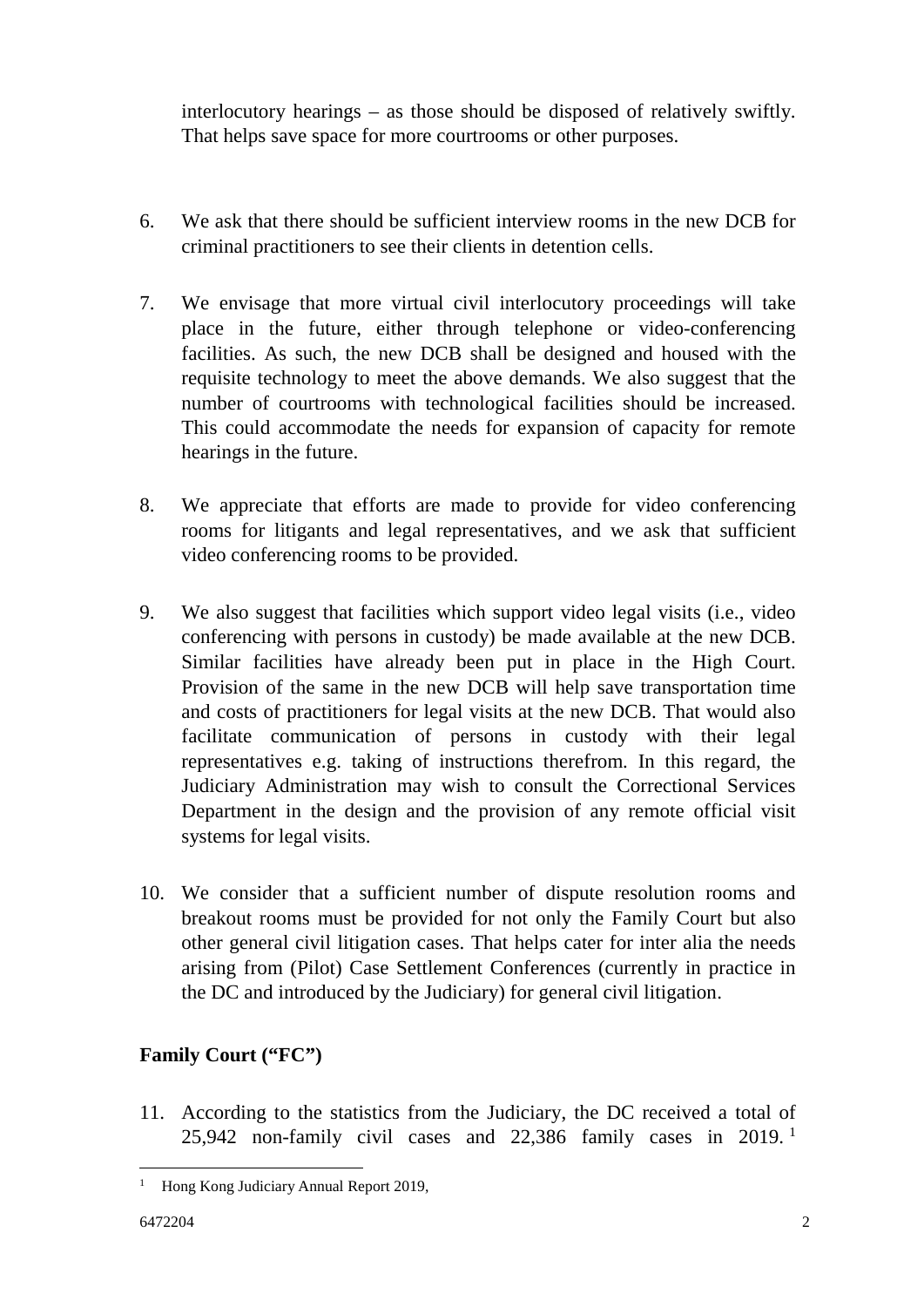Considering the caseload of family cases being similar to that for non-family civil cases,, and in anticipation of the increasing caseload for the FC, we suggest the number of courtrooms for FC should be increased on par with the number of courtrooms for criminal and general civil .

- 12. To maximize spaces for more courtrooms, we suggest that, say at least 2 to 3 courtrooms for the FC should be bigger; and for the rest, they could be smaller in size. The size of the public gallery could be reduced as most if not all hearings are not open to public. However, inside a FC courtroom, two to three benches for legal representatives would be required.
- 13. We take the view that chambers for Judges and Judicial Officers ("JJOs") in the FC are insufficient and will not meet the operation needs in the future. This is particularly relevant when, e.g. a Master system in the FC is in the pipeline; and when more Deputy Judges could be appointed to expedite the handling of court cases and to shorten the waiting time for hearings. We suggest that the number of chambers for JJOs to be increased..
- 14. There should be a matching increase in the number of support and clerical staff for the FC. The Judiciary Administration should take this into account when designing and allocating offices for support and clerical staff in the FC.
- 15. Currently, the demands for consultation rooms in the FC is huge. We estimate that each courtroom should have 2 consultation rooms for meetings.
- 16. We welcome any proposals that take into account the dispute resolution facilities including the dispute resolution rooms and breakout rooms . These will encourage parties to engage family mediations or Mediator-assisted FDR scheme which could help e.g. divorcing parties resolve conflicts (through mediation or otherwise). For the use of these rooms, there should be some flexibility. E.g. if the breakout rooms are unoccupied, those rooms can be turned to and be used as consultation rooms.
- 17. The waiting areas of the current FC are often crowded and the seats available are only limited. On some occasions, it is inconvenient or even embarrassing for parties and their legal representatives to converse in the waiting areas, in particular when sensitive or emotive matters are brought

<u>.</u>

[https://www.judiciary.hk/en/publications/annu\\_rept\\_2019r/txteng/report.html](https://www.judiciary.hk/en/publications/annu_rept_2019r/txteng/report.html)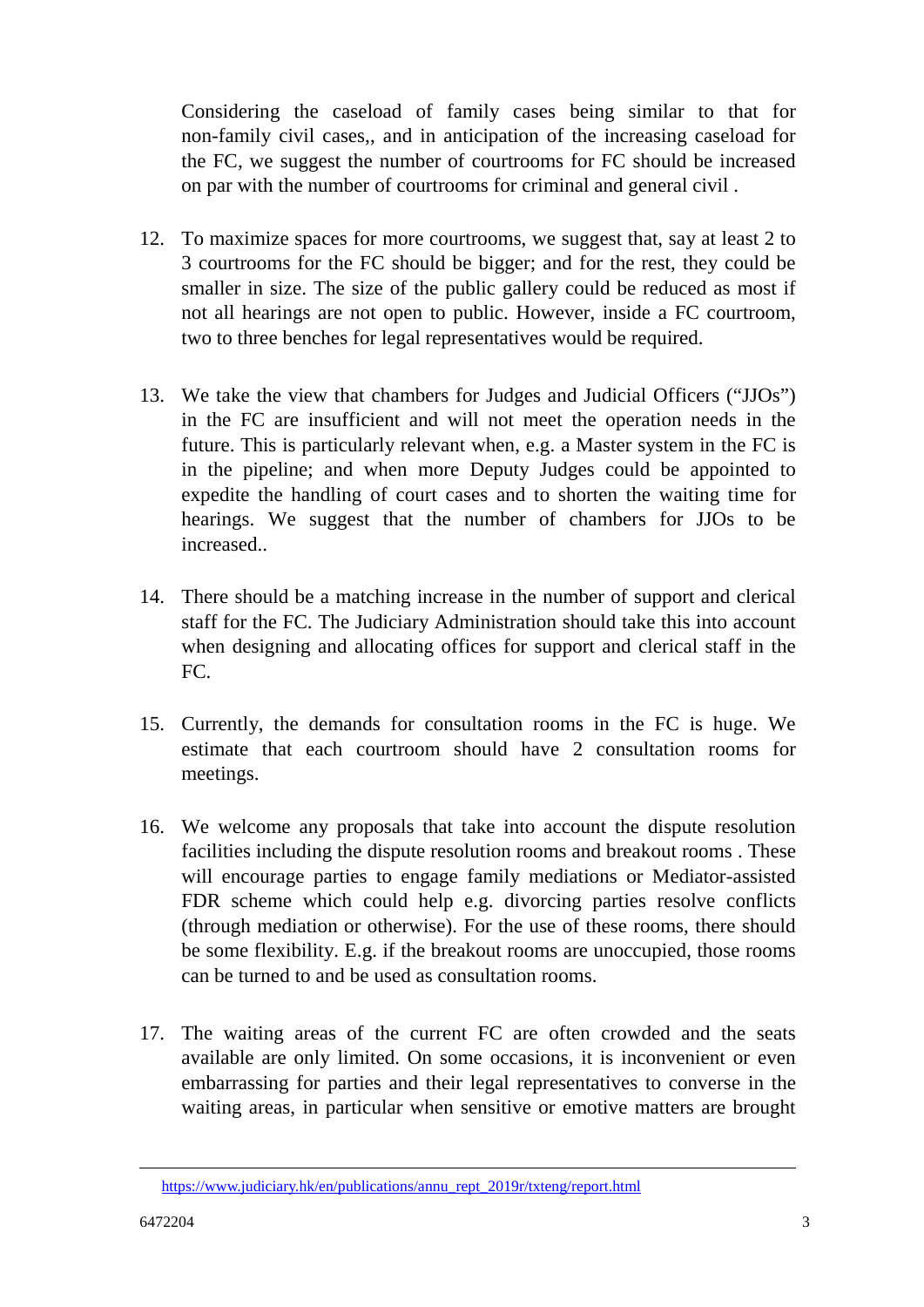up. The design and the sizes of the waiting areas in the FC in the new DCB should take the above into account.

- 18. Security staff should continually be engaged and deployed in the new DCB, in particular the FC. The proposal to construct the new court building should include in its consideration any facilities to accommodate the presence of security staff in the new DCB. We consider there should be a room on the floors of FC formally designated for security. This not only offers an office for security staff, but also boosts their presence, which on some occasions could help prevent bursts of violence prior to or after the delivery of decisions in high-conflict matrimonial matters. Facilities for security staff are important.
- 19. Currently, there are pigeon boxes available for use of law firms in the FC. In our views, there ought to be similar arrangements for pigeon boxes in the new DCB. In any event, we suggest that pigeon boxes should continually be provided in the FC for law firms, and that *sufficient number* of pigeon boxes should be made available. The pigeon boxes should be fitted with locks, as they would contain matrimonial papers of confidential and sensitive nature. Where allocation or allotment is required, at the very least, designated plastic drawers that are similar to those currently provided for in the High Court should be arranged to law firms which are placed on the waiting list pending allotment of lockable pigeon boxes.
- <span id="page-3-0"></span>20. To support remote hearings and/or the use of e-Bundles, the FC should be equipped with relevant IT facilities such as video-conferencing facilities, high speed Wi-Fi etc.
- 21. We ask (with emphasis) that there should be a room earmarked for the Social Welfare Department so that they can have a ready presence in the new DCB for their staff to answer questions from the parties and to show them the relevant video(s) (if so required  $\ell$  desirable). The room could also offer display of and provides information for the parties in need, including litigants-in-person (e.g., the availabilities of the Specialized Co-parenting Support Centre, their locations and the opening hours; general information on the preparation of the Social Investigation Report etc.). Where possible, it would be relevant to also have a meeting room inside so that the case social welfare officer could have private discussion with the parties, if and when necessary.
- 22. Furthermore, by way of a general remark, the FC in the new DCB should have a design which offers a calm and soothing atmosphere.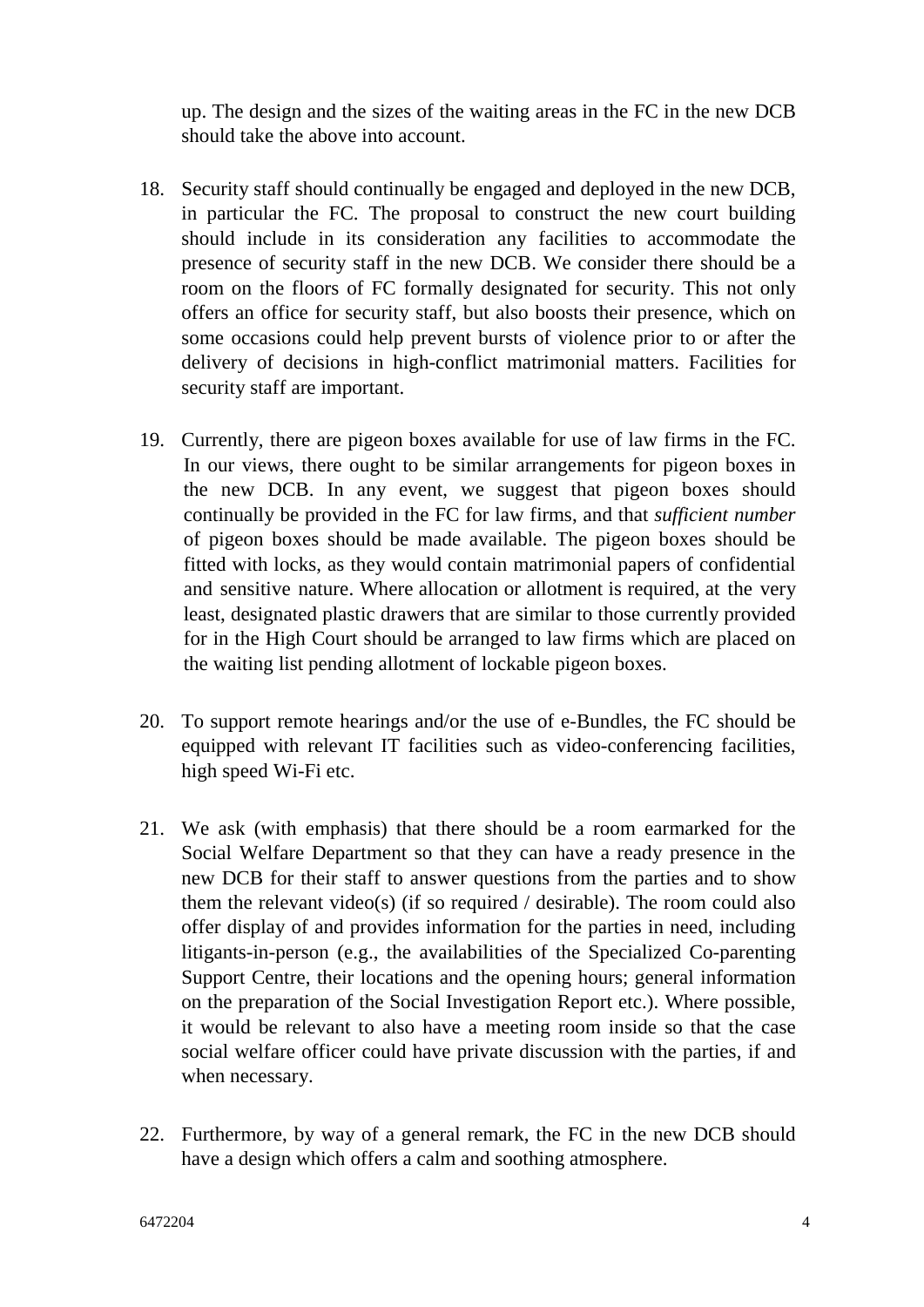23. Apart from the above suggestions on DC, LT and FC, we also have the following *general* comments on the design of the new DCB.

### **General Layout for Courtrooms**

- 24. All courtroom layouts and public areas should conform to barrier-free access requirements.
- 25. There should be sufficient space for box files with wedges or removable wedges to allow box files to be placed in front of legal representatives.
- 26. The new DCB should have sufficient sockets in particular at the bench for legal representatives with easy access for computers.
- 27. The bench should have sufficient space for legal representatives to place a larger screen when they are to work with e-Bundles.

### **Judges' Chambers**

- 28. In the design of chambers for Judges in the new DCB, the following might need to be taken into consideration:
	- (a) The reference books and precedents now in use and kept in the Judges' chambers take up a lot of space. These hard copies references will soon be and should be replaced by electronic formatted references.
	- (b) JJOs of the next generations may prefer those in electronic format.
	- (c) The Judiciary is working towards e-filing. Most if not all court documents will eventually be in electronic format.
	- (d) The above could therefore remove the need for the chambers to house legal references or to warehouse the court files.
	- (e) The Judge's chambers should have adequate IT setup, including at least one desk top computer connected to two big monitors to be placed on the work desk and one portable computer with bigger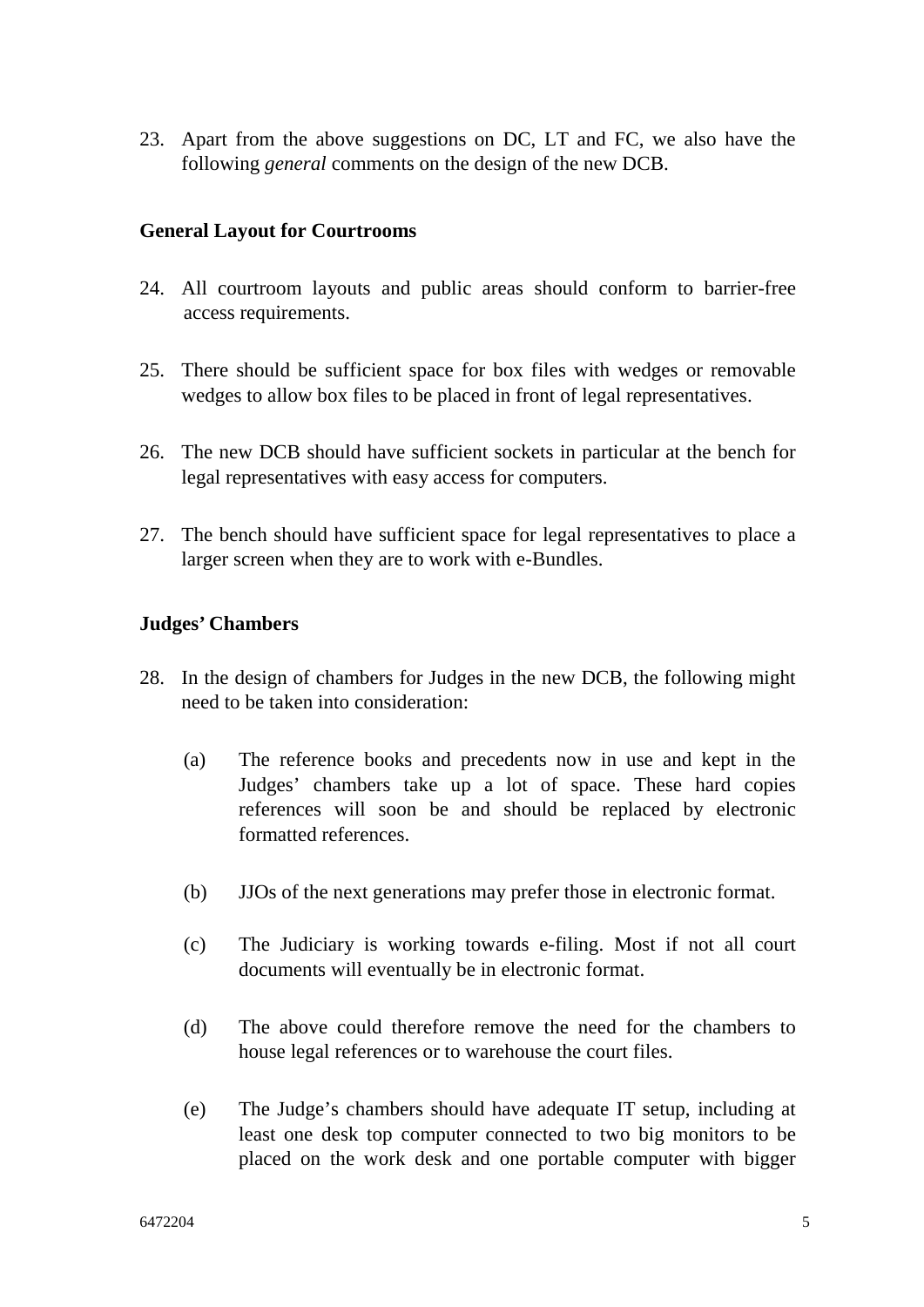monitor to the JJOs for easy access and convenient reading of the electronic court files and documents, e-reference books and e-precedents, and for working on judgments.

### **Court technology (General Comments)**

- 29. As suggested in various paragraphs in the above, there shall be up-to-date video-conferencing facilities that enable chambers and open court hearings to be conducted on a virtual basis vide mobile phone communications, conference calls and Zoom-like conferencing platforms. We anticipate more use of these video-conferencing for not only 3-minutes hearings, but also PTR and CMC etc. See also paragraphs [7](#page-1-0) and [20](#page-3-0) above.
- 30. Facilities should be made available to facilitate parties' use of their own IT equipment, e.g. simultaneous electronic transcripts and systems for electronic display of documents. Consideration should also be given to the installation of facilities (e.g. multiple independent optic cables) in order to provide and maintain high-speed connections.
- 31. Conduits and brackets/high platforms for wifi/Bluetooth/Near-Field Communication (NFC) or similar devices should be provided for the courtrooms.
- 32. The courtrooms should be fitted with infrastructures (e.g. mounting and railings for cameras, appropriate stands/poles/rails for screen) that could easily accommodate virtual hearings.
- 33. There should be sound proofing and non-reflective walls with green or blue or similar colored walls for virtual background (for remote hearings).
- 34. Floors should be tiled or allows rollers for robots (if and when available).
- 35. The installation of and the offer of any court technology should accommodate also those with disabilities.

### **Maintenance**

36. There needs to be a *constant* review and update of the court technology in use.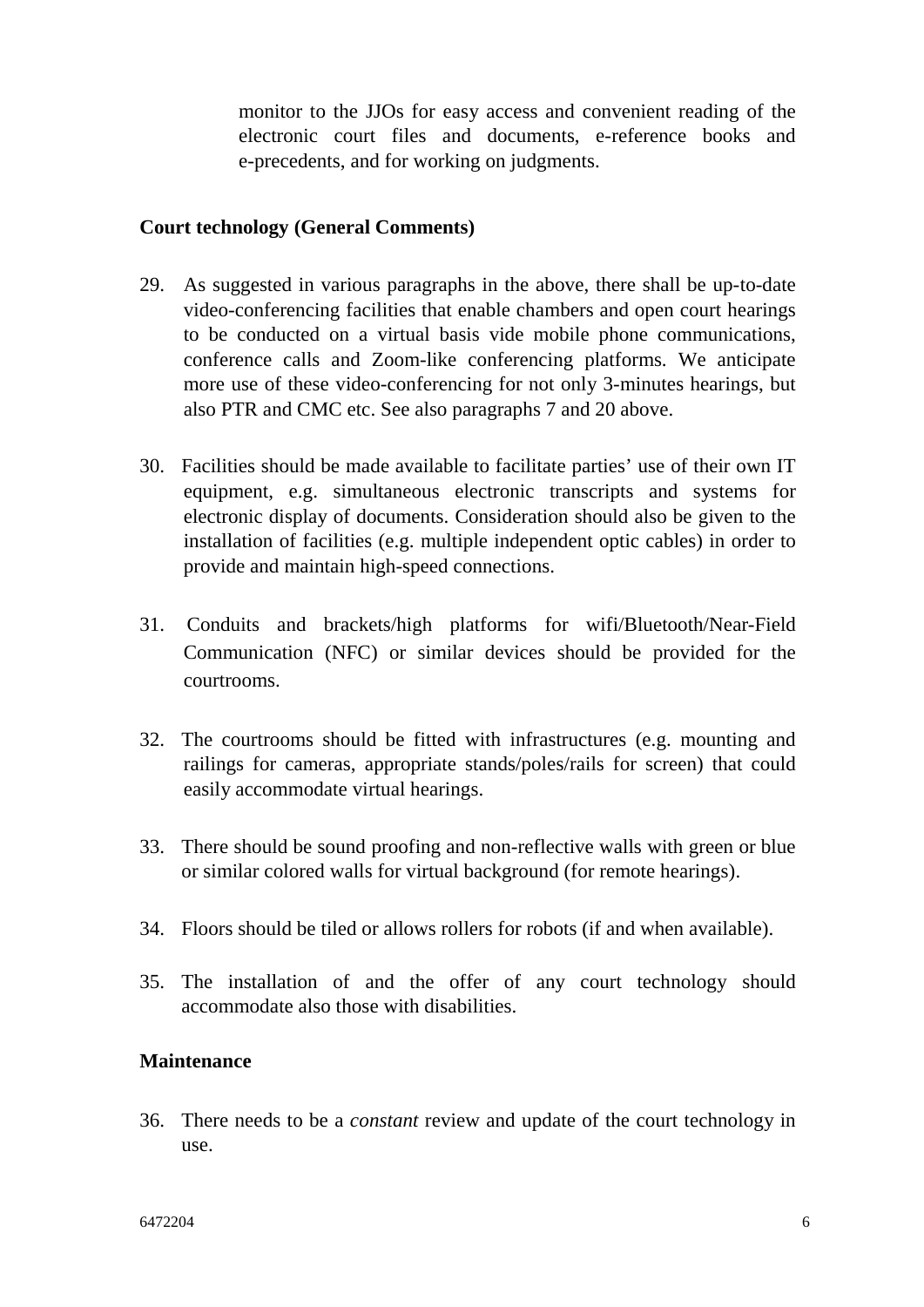37. There must be a well-serviced and robust maintenance programme to ensure all IT and court facilities in the new DCB to be kept continually in good working order.

# **ANCILLARY FACILITIES**

### **Lawyers' common room with robing facilities and other supports**

- 38. There should be a common room *for solicitors* and in that common room, sufficient number of lockers and printers should be provided and installed. These lockers could be allocated for use by solicitors (either upon prior application or on temporary basis). There should also be at least 2 printers in the common room (with regular maintenance service to be arranged). This is particularly relevant when parties are negotiating, drafting and printing documents (e.g. Consent Summons) for the Court's proceedings, (e.g. during the court's recess).
- 39. Apart from a lawyers' common room, there should be a separate robing room *for solicitors and solicitor-advocates* and that lockers should be provided inside the robing room for use of solicitors and solicitor-advocates*.*
- 40. Sufficient number of photocopying machines should be made available on different floors of the new DCB for use of legal profession and the general public. Payment arrangement similar to the current one in place at the Wanchai District Court (i.e. payment by Octopus), or by other electronic payment methods, should be considered.

### **Canteen facilities**

- 41. Currently, there is no canteen or restaurant in the DC. That is inconvenient and (with respect) an apparent omission, especially when legal representatives are required to work over lunch breaks. Catering arrangement similar to that in the High Court (i.e. on-site catering with a cafeteria for the public and a separate restaurant exclusively for legal representatives) should be followed in the new DCB.
- 42. There should also be vending machines in the new DCB for hot/cold drinks.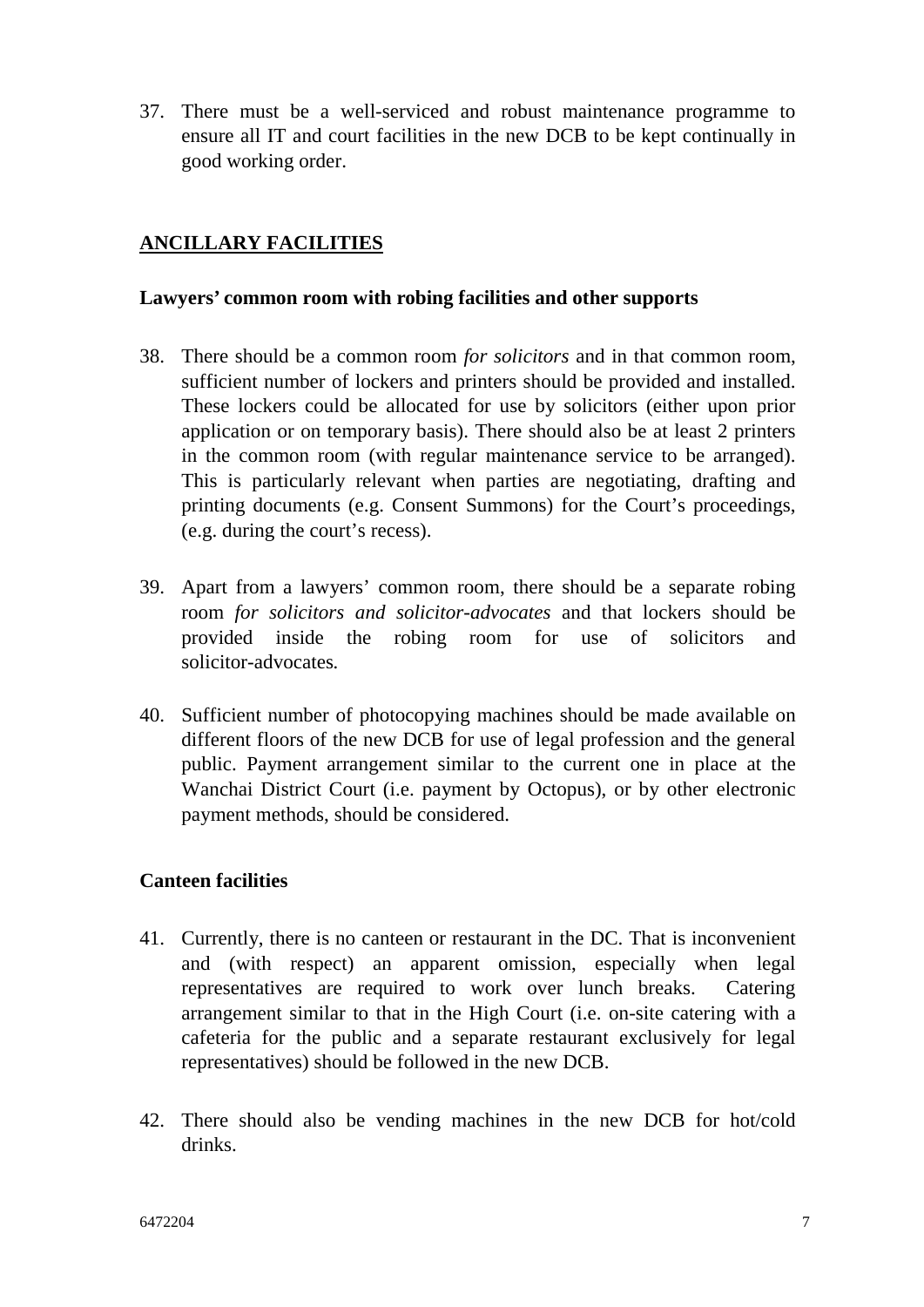# **Offices for support staff/ integrated Accounts Office**

<span id="page-7-0"></span>43. It could be preferable to house the administrative offices for filing and accounts departments in a separate wing of the DCB (to be connected by e.g. an escalator or a bridge). This segregation helps coordination of administrative work and also diverts the passenger flow away from the courts. That facilitates access of litigants and court users to courts.

#### **Baby care facilities and special passageway for vulnerable witnesses**

44. We ask that the provision of baby care facilities and special passageway for vulnerable witnesses be taken into account in the design of the new DCB.

# **COURT SECURITY AND CROWD MANAGEMENT**

### **Security screening facilities**

- 45. All users of the new DCB shall pass through security screening at the building entrance. The current arrangement with the High Court Building could be of useful reference.
- 46. There should be a separate entrance for JJOs.
- 47. If logistically possible, security checking should be conducted outside the new DCB (in a covered/air-conditioned area). That would reduce congestion and also facilitate foot traffic and easier access to and from courts for court users.

### **Passenger Lifts**

48. At the moment, the lifts at the DC are very congested and queues at the foyer at the DC are often long. While we welcome the proposal to install more passenger lifts with higher speed and larger capacity for commuting between court floors, we note that the previous attempt to do the same at the West Kowloon Magistrates' Court apparently has not been too successful. Careful consideration shall be given to streamline the design, the operation and the allocation of use of lifts, taking into account the experience with the West Kowloon Magistrates' Court.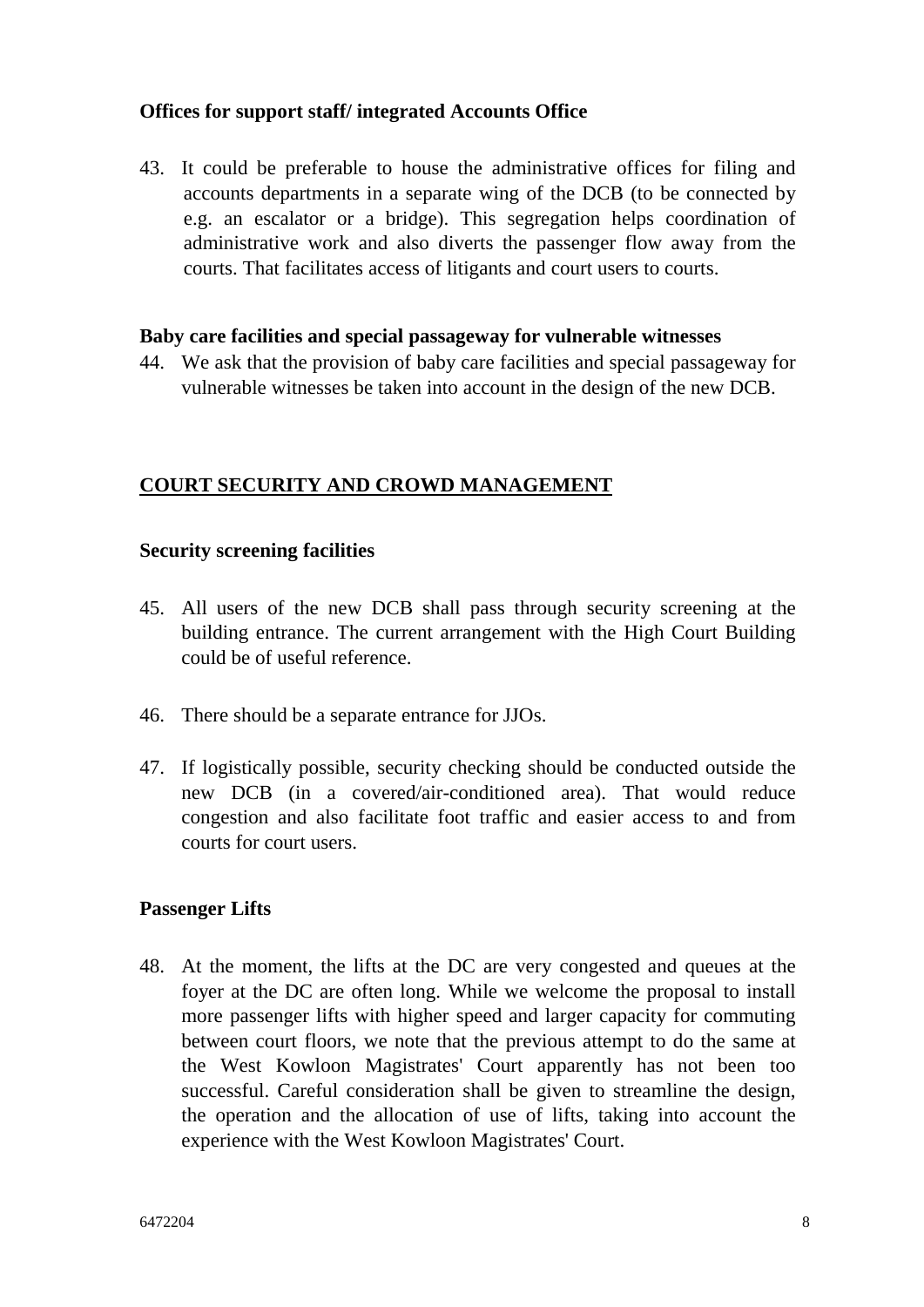- 49. In the design of and the allocation on the use of the lifts, we repeat our suggestion on diverting the passenger flow to another part of the building (see paragraph [43](#page-7-0) above). Separate lift arrangement for JJOs should continually be adopted.
- 50. The Judiciary Administration may also wish to take into consideration any designs which would cater for future expansion and easier addition of lifts, if so required.

### **Accessibility, connectivity, and car parks etc.**

- 51. We note that the new DCB is to be constructed at Caroline Hill Road. That will be located at a distance from the Causeway Bay MTR station. We envisage that there would be only few public transport options from the MTR Station to Caroline Hill Road (and vice versa). It would also be a relatively long walking distance away from the MTR Station. The above would cause much inconvenience to court users accessing the new DCB, in particular during peak hours in the morning and after office hours, and at lunch time.
- 52. There should therefore be a careful review to improve access to and from the new DCB, as well as the connectivity of the new DCB with proper public transportation and otherwise.
- 53. The above review should include a study of the current neighborhood of the site of the new DCB. In this regard, we note that the proposed location of the new DCB is already bustling with crowds of pedestrian and children. There are a number of schools and private clubs nearby. On the other hand, there are busy learner-driving in the proximity. The above tend to slow down the traffic in the area. Traffic diversion and relocation of learner-driving should be considered in the planning. We urge the Judiciary Administration to consult the Transport Department early in the planning stage.
- 54. On connectivity of the new DCB, the Judiciary Administration may among other things liaise with the Government to try to work with the relevant developers, or by itself, to connect the new DCB with the MTR station, serviced by air-conditioned footbridges and/or underground walkways.